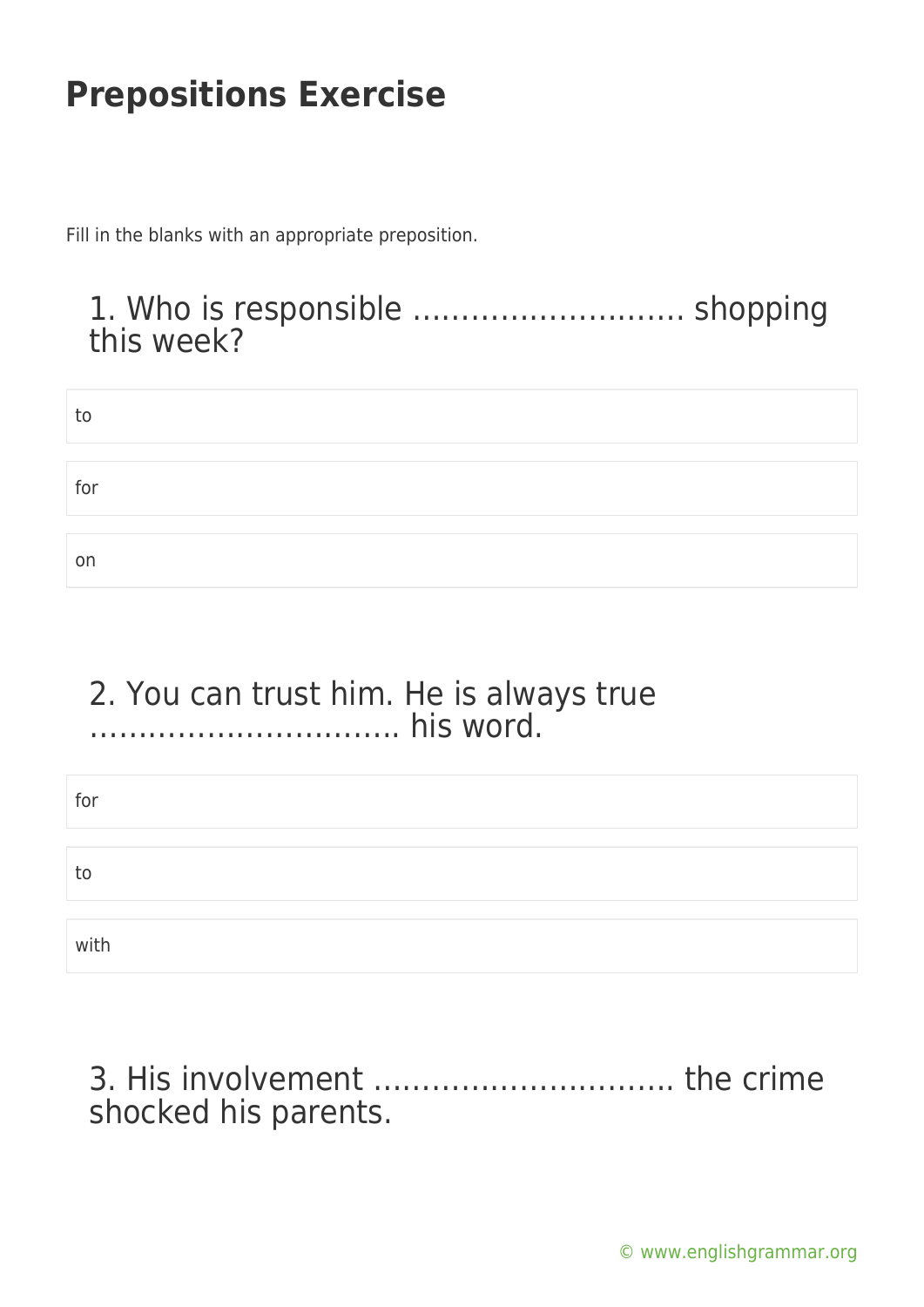| in   |  |
|------|--|
|      |  |
| at   |  |
|      |  |
| with |  |

### 4. He is entrusted ……………………….. the task of running the store in the absence of his father.

| for  |  |  |  |
|------|--|--|--|
|      |  |  |  |
| with |  |  |  |
|      |  |  |  |
| b١   |  |  |  |

#### 5. Why are you staring ………………………………. me?

| τo |  |
|----|--|
|    |  |
| on |  |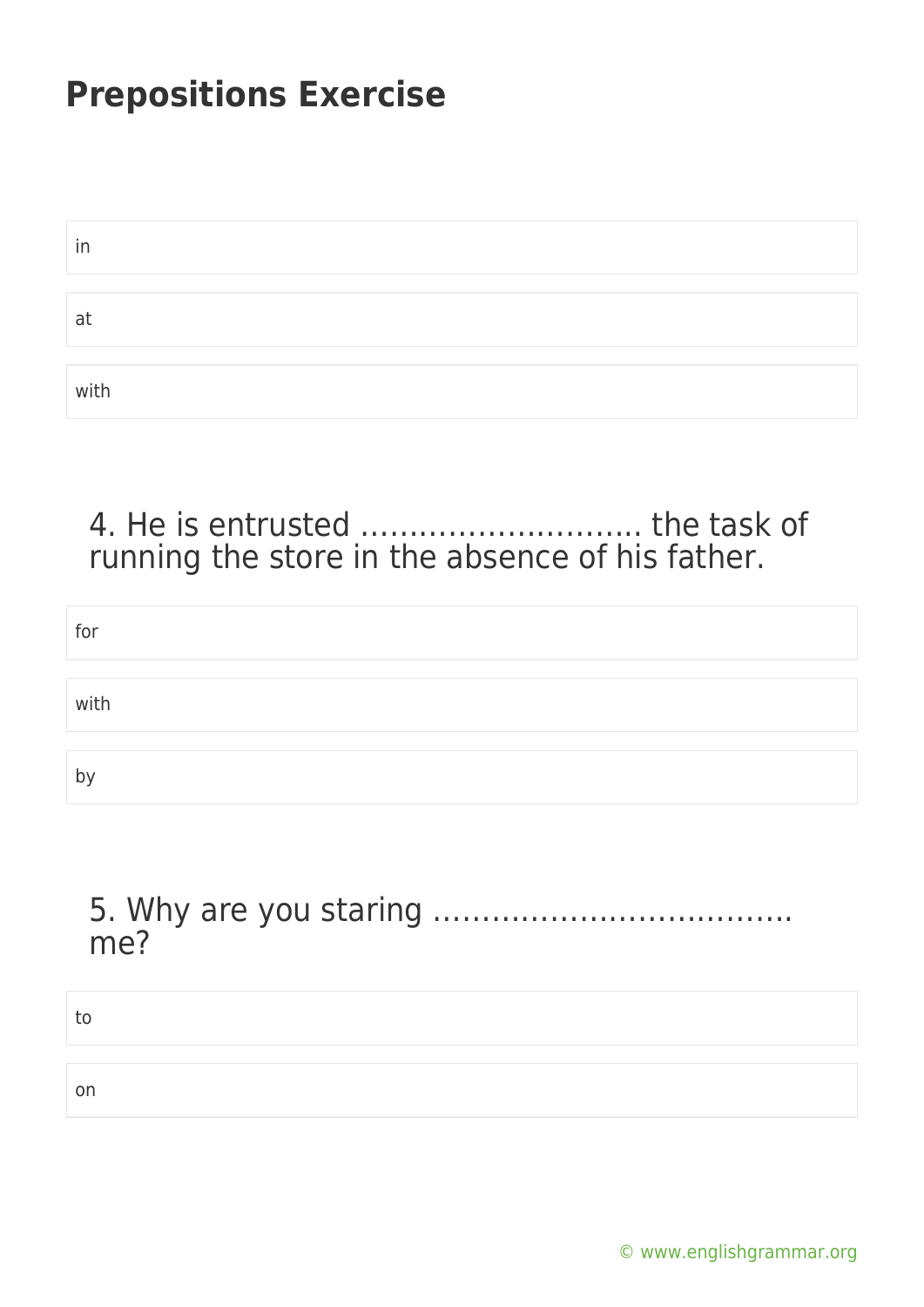at

### 6. The ape amused the children ………………………….. his antics.

by

with

from

### 7. His application was turned

………………………………

| over |  |
|------|--|
|      |  |
| off  |  |
|      |  |
| down |  |

[© www.englishgrammar.org](https://www.englishgrammar.org/)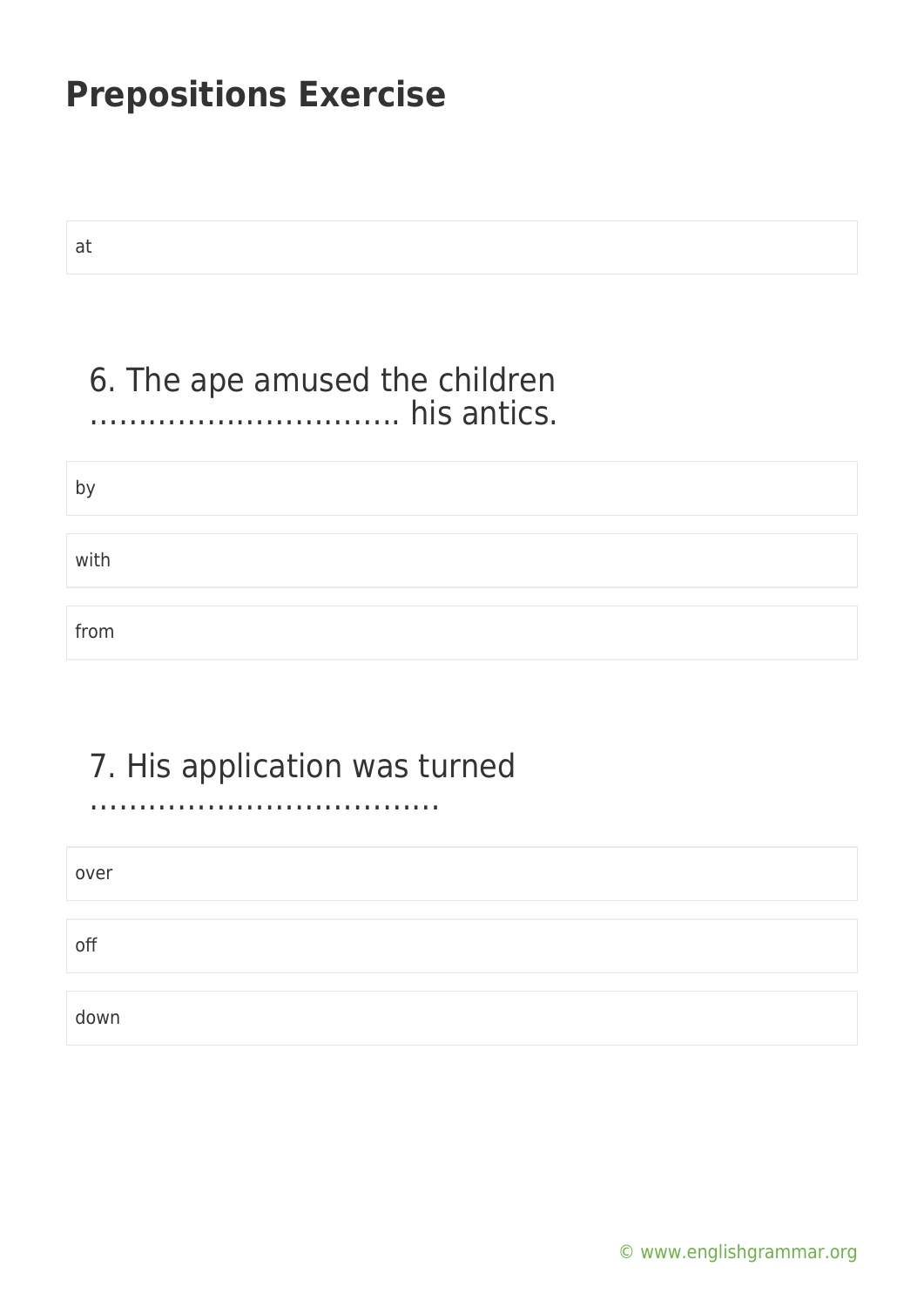#### 8. The girl enthralled us ……………………………… her marvelous performance.

| b١   |  |
|------|--|
|      |  |
| with |  |
|      |  |
| from |  |

### 9. We were enthralled …………………………….. her performance.

| 0f           |  |  |
|--------------|--|--|
|              |  |  |
| with         |  |  |
|              |  |  |
| $\mathsf{b}$ |  |  |

### 10. His health problems deterred him ………………………….. seeking employment.

with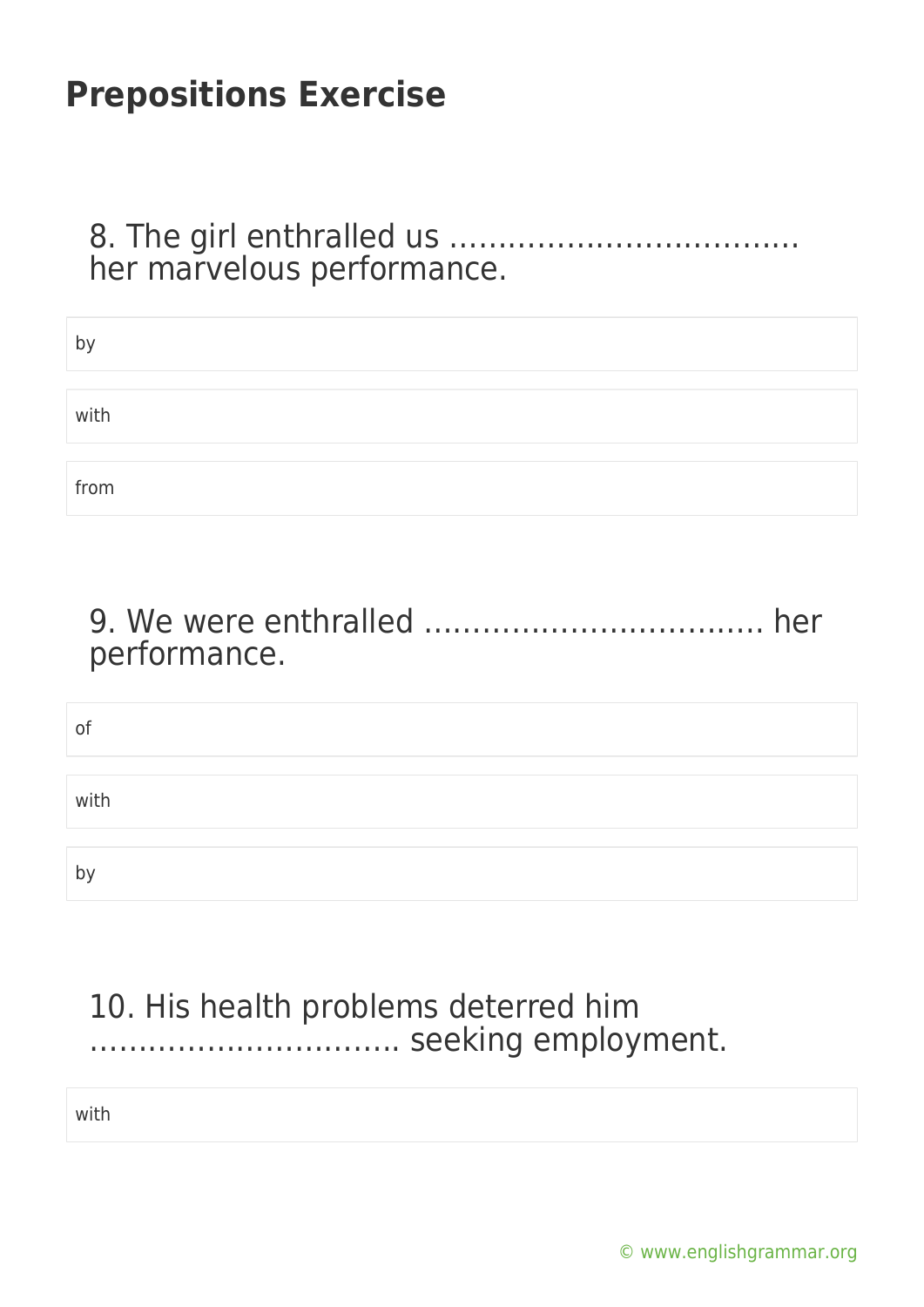| from |  |  |
|------|--|--|
|      |  |  |
| b١   |  |  |

# 11. I am addicted …………………………… this song.

| with |  |
|------|--|
|      |  |
| tc   |  |
|      |  |
|      |  |

### 12. You have no business interfering …………………………….. my life.

| ın |  |  |  |
|----|--|--|--|
|    |  |  |  |
| a  |  |  |  |
|    |  |  |  |
| on |  |  |  |

[© www.englishgrammar.org](https://www.englishgrammar.org/)